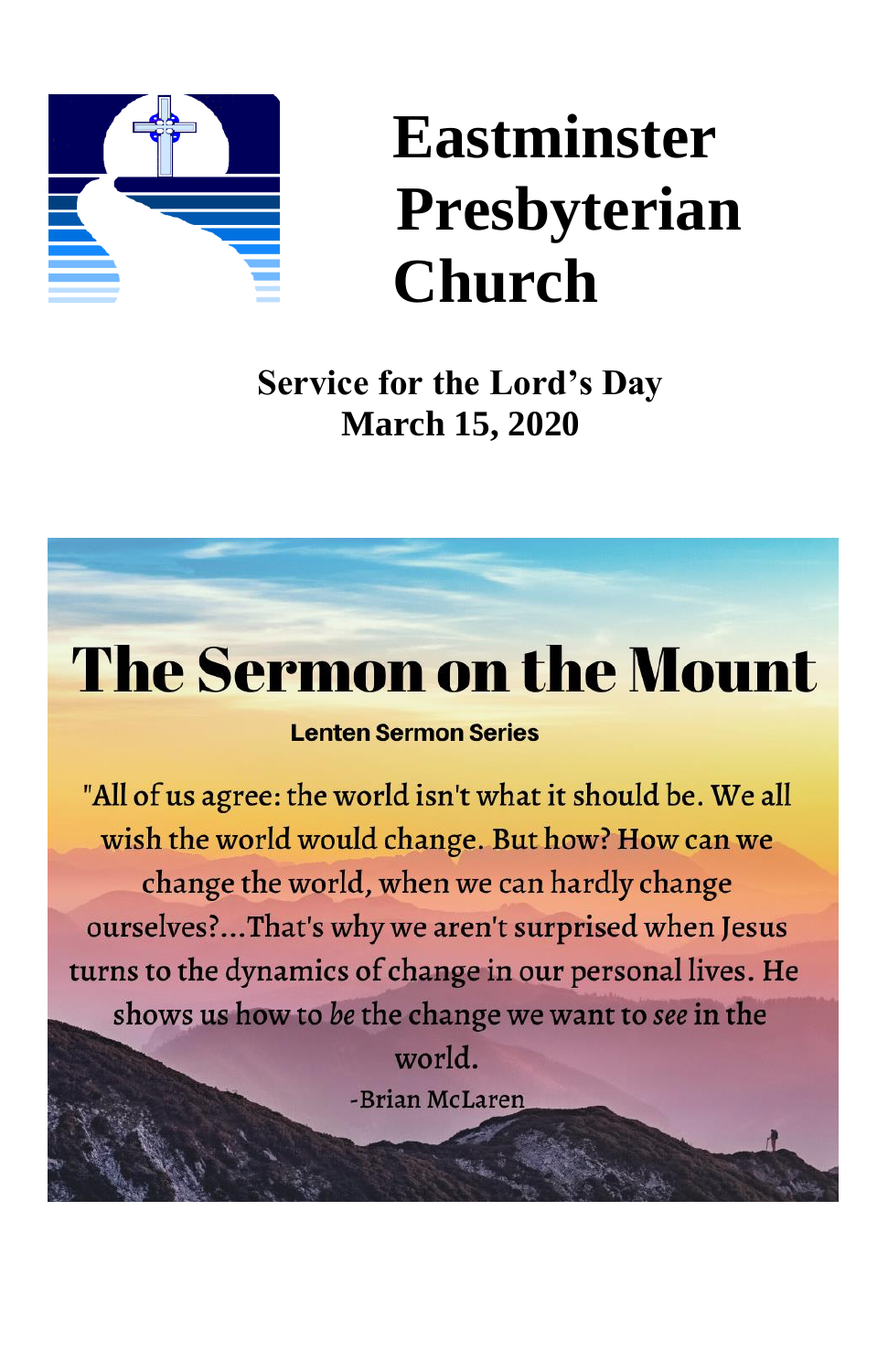# **ORDER OF WORSHIP FOR THE LORD'S DAY** March 15, 2020 10:00 a.m.

*\* Congregation is invited to rise in body or in spirit. Bold italic text is read or sung by the congregation.*

# **GATHERING**

### **Prelude**

#### **Welcome and Announcements**

 The grace of our Lord Jesus Christ be with you all. *And also with you.*

### **Call to Worship**

Joy, wonder, delight – *Doubt, peace, restlessness –* Sorrow, contentedness, anxiety – *Confidence, hope, pardon:* We lay our hearts, full of these things, before our God. *Unburdened and awaiting* Let us worship God.

**\*Hymn #475** *Come, Thou Fount of Every Blessing*

# **\*Call to Confession**

**\*Prayer of Confession** *Holy God, Giver of Life: Hear our prayer. There are chasms in our lives, deep valleys that separate us from one another and from you. We confess that we have allowed these rifts to grow, for fear of admitting our part in the separation, for fear of being rejected when we reach out. You call us to a reconciled life, to healed relationships, To a wholeness within ourselves, with each other, and with You. Mend us, we pray, and make us new creations through the power and love of Christ,*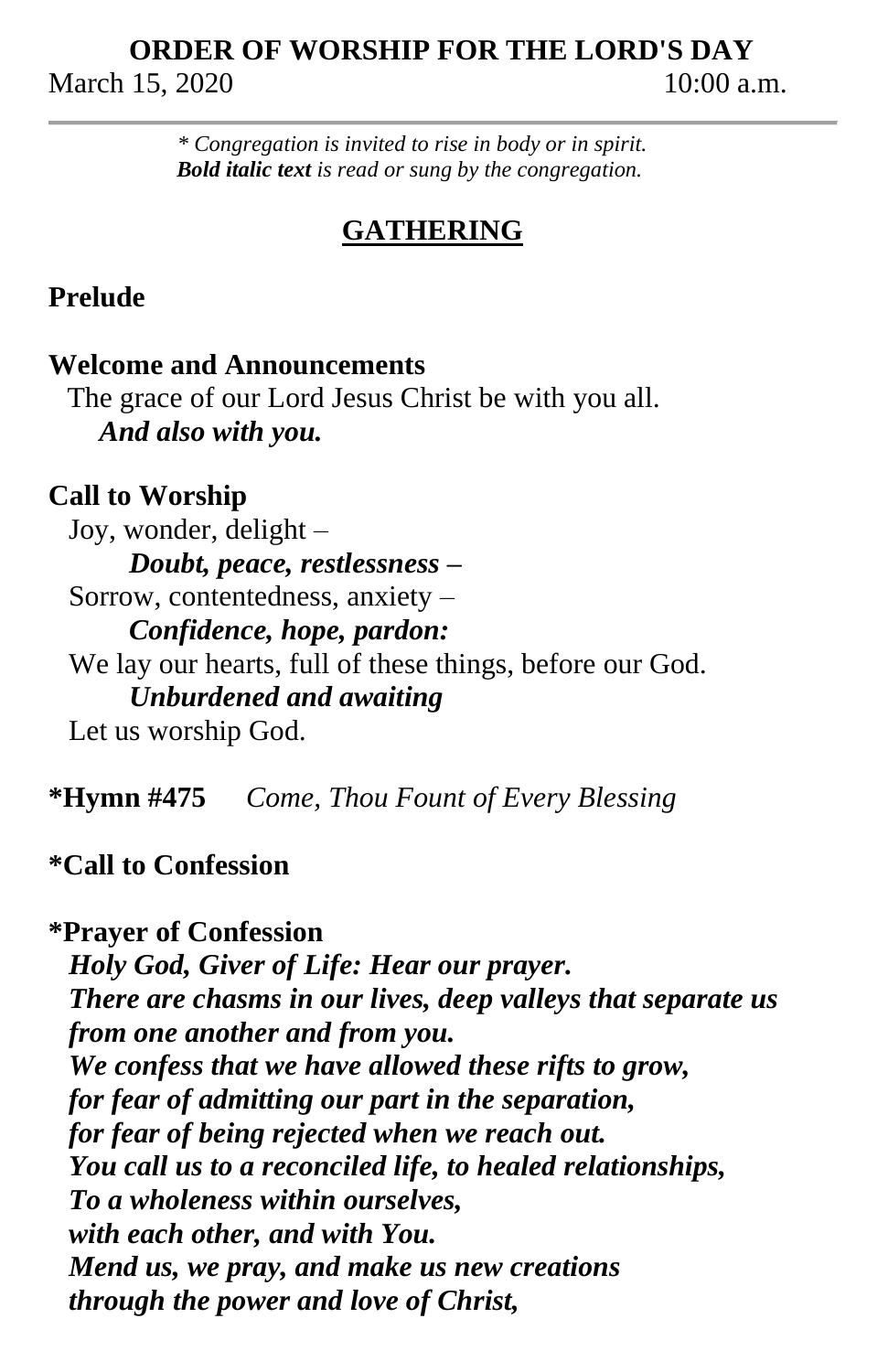*in whose name we pray.*

*(silent confession)*

# **\*Declaration of God's Grace**

Friends, believe the good news: *In Jesus Christ, we are forgiven.*

### **\*Congregational Response #694**

*Great God of every blessing, of faithful, loving care, You are the font of goodness, the daily bread we share. How can we hope to thank you? Our praise is but a start: Sincerely and completely I offer you my heart.*

# **PROCLAMATION OF THE WORD**

### **Children's Message**

**Prayer for Illumination**

#### **Reading from Scripture**

Matthew 6:1-18 *(Pew Bible, pages 5-6 - NT)*

**Sermon** "Becoming Like Jesus: Your Secret Life"

### **RESPONSE TO THE WORD**

#### **Moment of Silence**

**Hymn #469** *Lord, Listen to Your Children Praying* 

**Joys and Concerns of the Congregation / Prayers of Intercession** 

**Response #469** *"Lord, Listen to Your Children Praying"*

**The Lord's Prayer**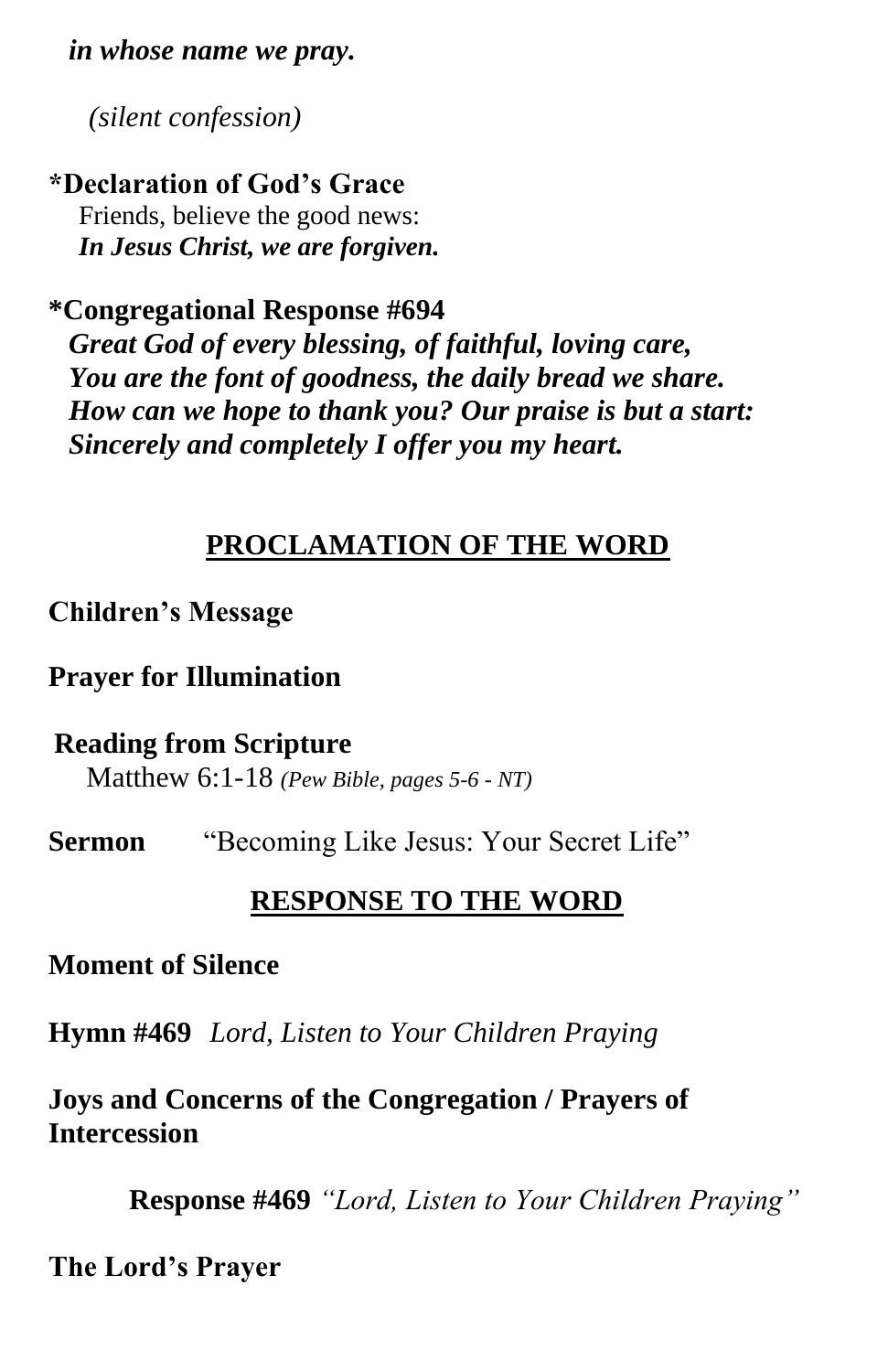*Our Father who art in heaven, hallowed be thy name. Thy kingdom come, thy will be done, on earth as it is in heaven. Give us this day our daily bread; and forgive us our debts, as we forgive our debtors; and lead us not into temptation but deliver us from evil. For thine is the kingdom and the power and the glory, forever. Amen.*

#### **Offering of Resources and Prayer**

*Financial offerings support the life and mission of Eastminster Presbyterian. You can go to our website: [www.eastminsterchurch.org](http://www.eastminsterchurch.org/) to donate or mail in your donations.*

### **\* Hymn #547** *Go, My Children, with My Blessing*

#### **\*Charge & Benediction**

#### **\*Postlude**

### **Participants in today's service:**

Minister: Rev. Kristin Stroble Organist: Tamar Mikeladze Choir Director: Jadrian Tarver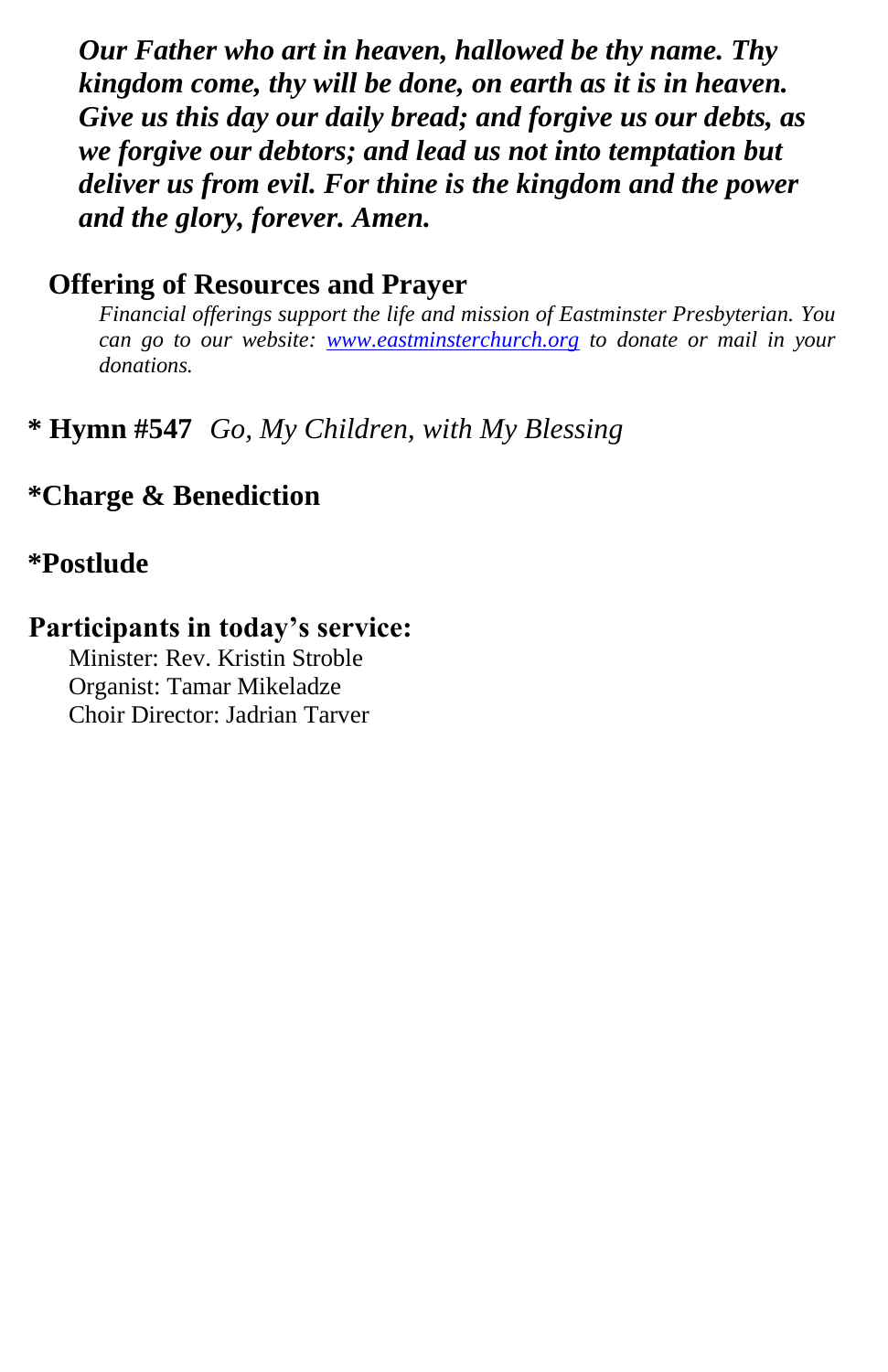```
BAPTISM
```


Written for Pentecost by a British Baptist pastor, this text is full of biblical terms like "Ebenezer" (1 Samuel 7:12), Hebrew for "a stone of help" set up to give thanks for God's assistance. The tune name honors hymnal compiler Asahel Nettleton, who probably did not compose it.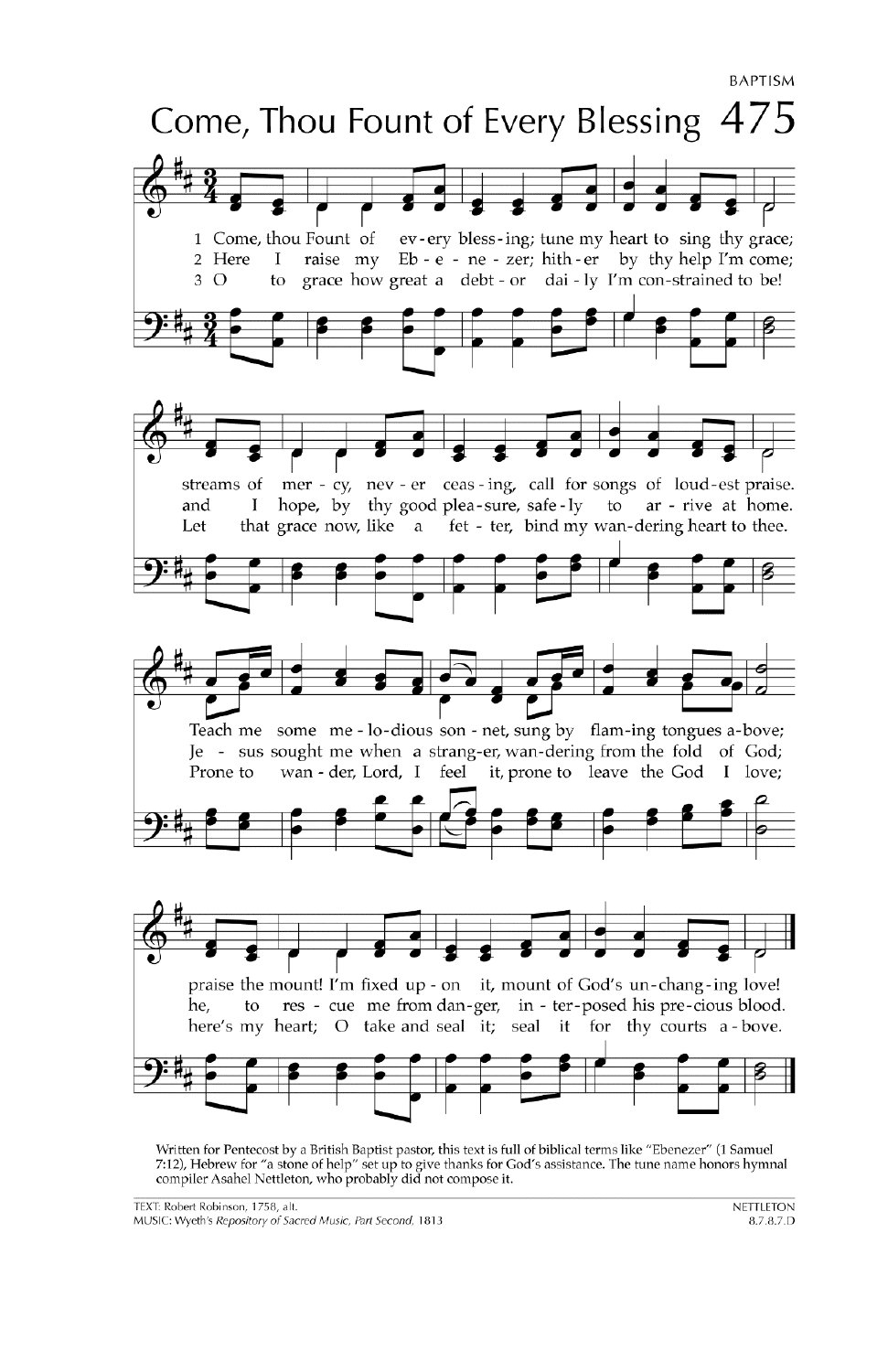

This chorus from a longer song has become a popular sung prayer for the presence of the Holy Spirit. Easily memorized, it makes a very suitable sung response at appropriate points during a series of prayer concerns or with repeated singing can open or close a time of prayer.

TEXT and MUSIC: Ken Medema, 1970 Text and Music © 1973 Hope Publishing Company **CHILDREN PRAYING** Irregular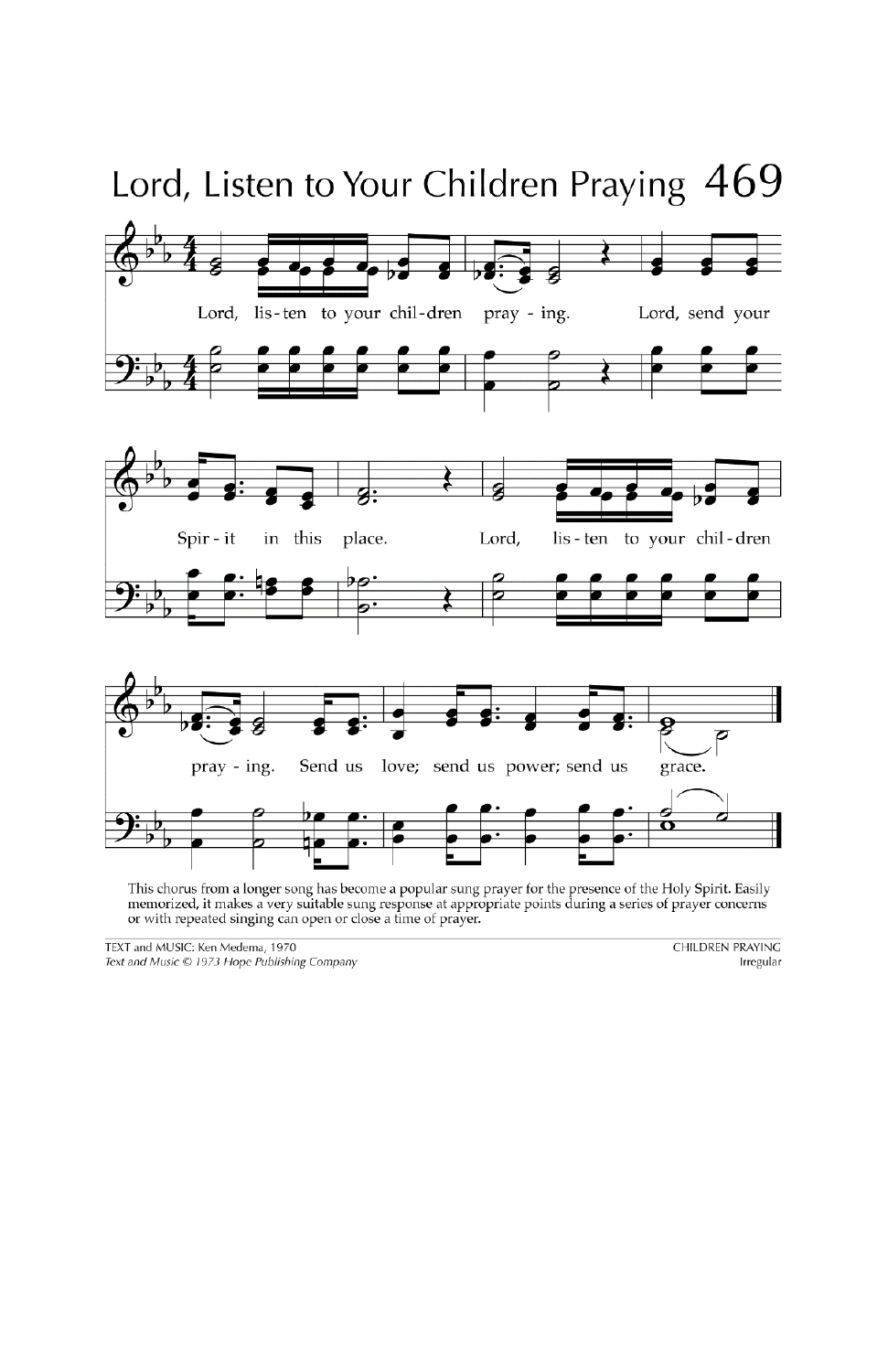```
SENDING
```


Because this Welsh melody usually sets evening texts, the author was asked to create one for use in daytime. His recasting of the Aaronic blessing in Numbers 6:22-27 imagines that passage as a benediction that might be spoken by God at the conclusion of a worship service.

AR HYD Y NOS 8.4.8.4.8.8.8.4